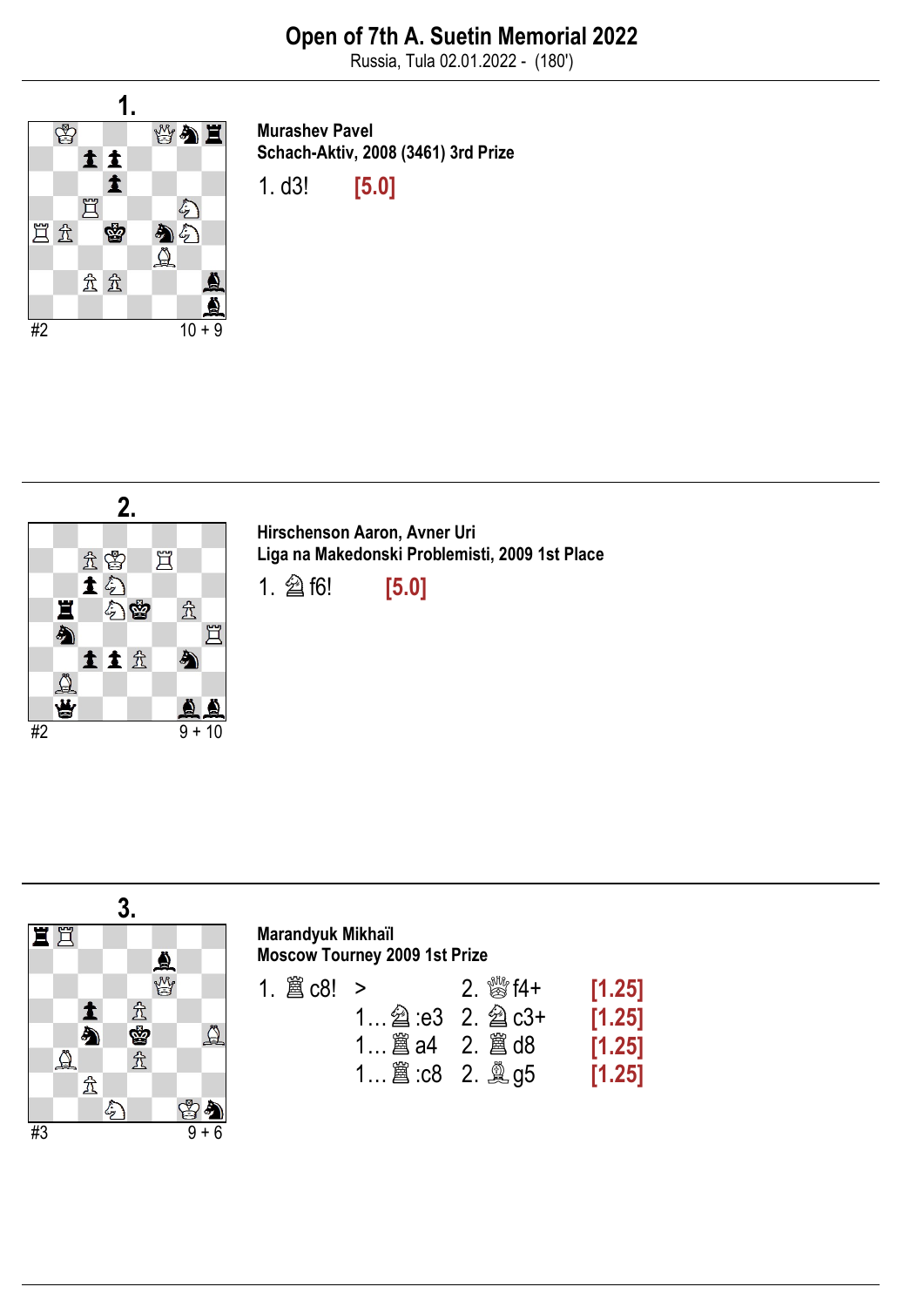

Sovík Štefan Leopold Szwedowski 75 JT, 5th HM Rozmaitosci szachowe 2008

| 1. $\circledast$ b7! > |                                             | 2. $\hat{\otimes}$ c7+ | [1.25] |
|------------------------|---------------------------------------------|------------------------|--------|
|                        | 1b3 2. $2 \in \mathbb{C}$ c4+               |                        | [1.25] |
|                        | 1 $\hat{\otimes}$ e5 2. $\hat{\otimes}$ e4+ |                        | [1.25] |
|                        |                                             |                        | [1.25] |



Vladimirov Yakov Magadanski Komsomolez 1986 1 Prize "Bulletin of the Central Chess Club of the USSR", 1988 №8

|                    | 1. $\frac{d^{8/6}}{68}$ c5! > 2. $\frac{d^{8/6}}{68}$ c3 >                                      |                                     | 3. $\frac{300}{100}$ d3, $\frac{600}{100}$ f3, f3 [1.0] |         |
|--------------------|-------------------------------------------------------------------------------------------------|-------------------------------------|---------------------------------------------------------|---------|
|                    |                                                                                                 |                                     | 3. $\hat{\otimes}$ q5+                                  | [1.0]   |
|                    | 1 $\triangleq$ c4 2. $\stackrel{\text{def}}{\approx}$ :d4+ $\stackrel{\text{def}}{\approx}$ :d4 |                                     | 3. $\hat{\otimes}$ f6+                                  | $[1.0]$ |
| $1$ $8b3$ 2. $2e5$ |                                                                                                 |                                     | 3. c4!                                                  | [1.0]   |
|                    |                                                                                                 | 2. $\ldots$ $\hat{a}$ d3 3. cd, ed+ |                                                         | [1.0]   |

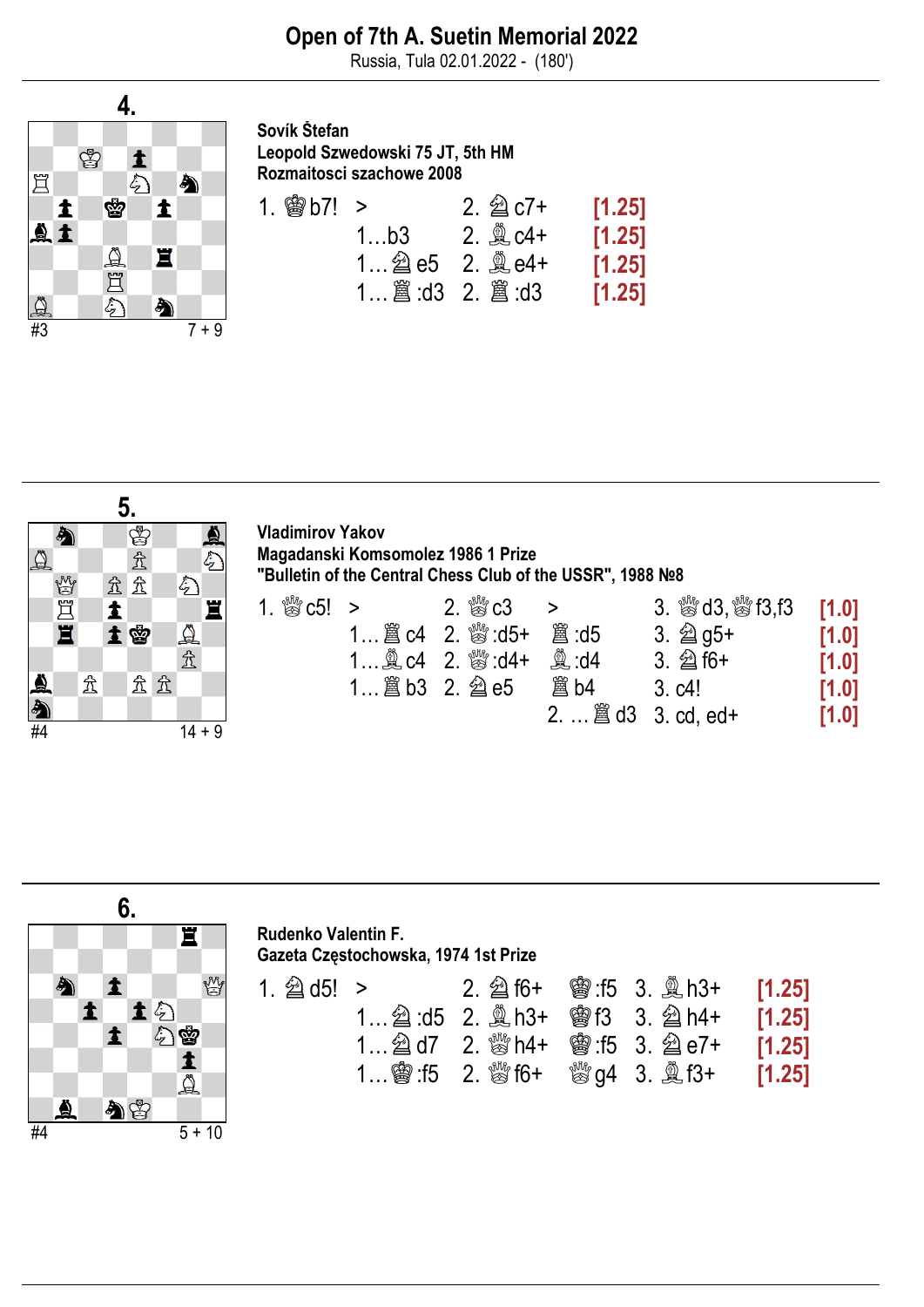

Mitrofanov Leopold A., Ryabinin Nikolaï Festival "Ural Tales-91", 1991 1 prize

| 1. d7! |                                |            |                |                                 |  | [1.0] |
|--------|--------------------------------|------------|----------------|---------------------------------|--|-------|
|        | 1 2. 窗 h5+! 2. 窗 g2!!          |            |                |                                 |  | [1.0] |
|        | $2$ $\hat{\Xi}$ h <sub>8</sub> | 3. d $8\%$ |                | <b>2</b> d8 4. 2 d8 c3 5. 2 c8! |  | [1.0] |
|        | $5$ @ $b6$                     |            |                |                                 |  | [1.0] |
|        | $6$ \$8 b5                     |            |                | <b>曾c4 8. 窗f1!</b>              |  | [1.0] |
|        | $8$ @ d3                       |            | c <sub>2</sub> |                                 |  |       |